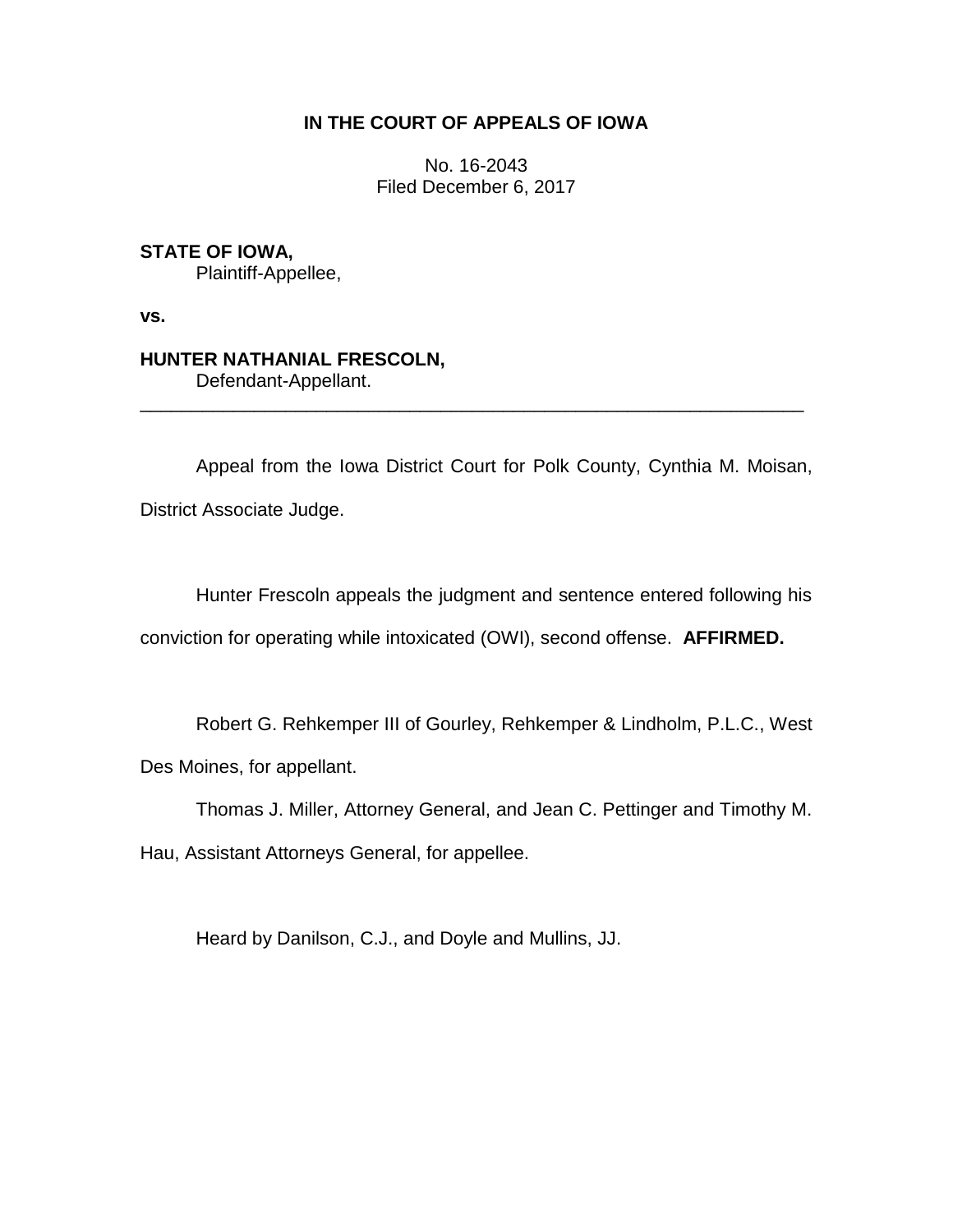#### **DOYLE, Judge.**

Hunter Frescoln appeals the judgment and sentence entered following his conviction for operating while intoxicated (OWI), second offense. He challenges the district court order denying his motion to suppress the results of a chemical test showing his blood alcohol content was in excess of the legal limit.

### **I. Background Facts and Proceedings.**

Ankeny Police Officer Jake Cusack initiated a traffic stop of the vehicle Frescoln was driving on the night of August 12, 2016. During the stop, Officer Cusack observed signs that Frescoln was intoxicated, and Frescoln admitted he had consumed two beers. While Frescoln performed field sobriety tests, Officer Cusack observed more signs that Frescoln was intoxicated. Frescoln refused to submit to a preliminary breath test. Officer Cusack transported Frescoln to the Pleasant Hill Police Department and secured a search warrant to seize a sample of Frescoln's blood for chemical testing, which showed Frescoln's blood alcohol content was .093.

The State charged Frescoln with OWI, third offense. Frescoln moved to suppress the results of the chemical test, alleging the State violated his rights under Iowa Code chapter 321J (2016) and the Iowa Constitution. The district court denied the motion following a hearing. Frescoln waived his right to a jury trial, and the case was submitted to the court on the minutes of evidence. The court found Frescoln guilty of second-offense OWI and sentenced him to a period of not more than two years of incarceration with all but thirty days of the sentence suspended.

#### **II. Implied Consent Statute.**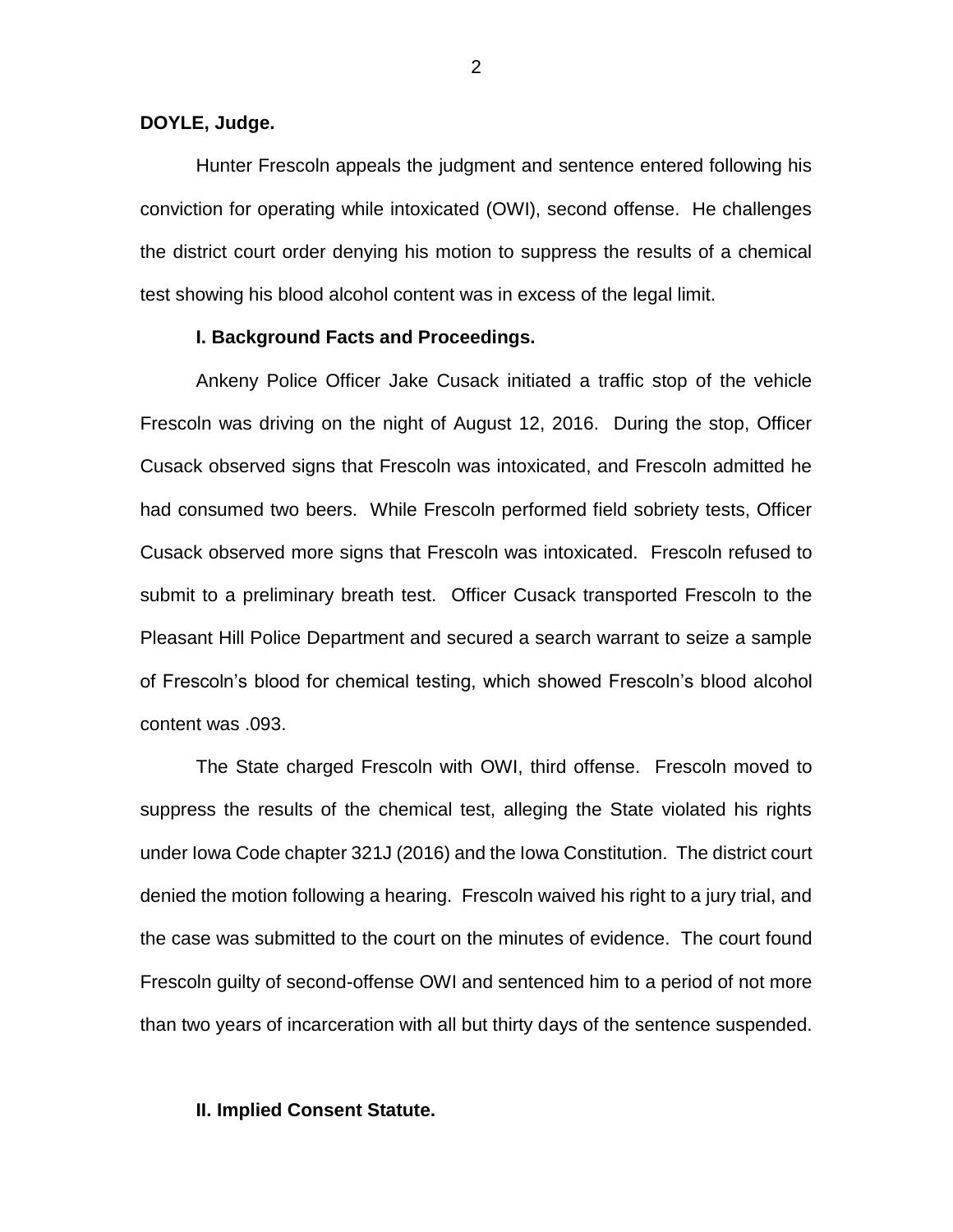The first question before us is whether a law enforcement officer has the option of obtaining a sample for chemical testing by either invoking the implied consent statute or obtaining a warrant. Frescoln asserts the Iowa legislature removed the option of obtaining a chemical sample by warrant when it enacted our implied consent laws. Under Frescoln's interpretation, an officer may only obtain a sample for chemical testing by following the procedure established by our implied consent statute.

We review the district court's interpretation of our implied consent statute for the correction of errors at law. *See State v. Lamoreux*, 875 N.W.2d 172, 176 (Iowa 2016). We affirm if the district court's ruling correctly applied the law and substantial evidence supports its fact findings. *See id.*

The United States and Iowa Constitutions prohibit unreasonable searches. *See State v. Moriarty*, 566 N.W.2d 866, 868 (Iowa 1997). "A warrantless search is presumed unreasonable." *Id.* To conduct a valid search without a warrant, it must fall under one of the recognized exceptions to the warrant requirement. *See id.* An exception to the warrant requirement exists when a person consents to allow the search. *See id.* However, obtaining a search warrant is the preferred method for conducting a constitutionally permissible search. *See Terry v. Ohio*, 392 U.S. 1, 20 (1968) ("We do not retreat from our holdings that the police must, whenever practicable, obtain advance judicial approval of searches and seizures through the warrant procedure . . . ."); *State v. Ochoa*, 792 N.W.2d 260, 285 (Iowa 2010) ("We have also generally endorsed the warrant-preference requirement."). As our supreme court recently affirmed in *State v. Pettijohn*, 899 N.W.2d 1, 22-23

3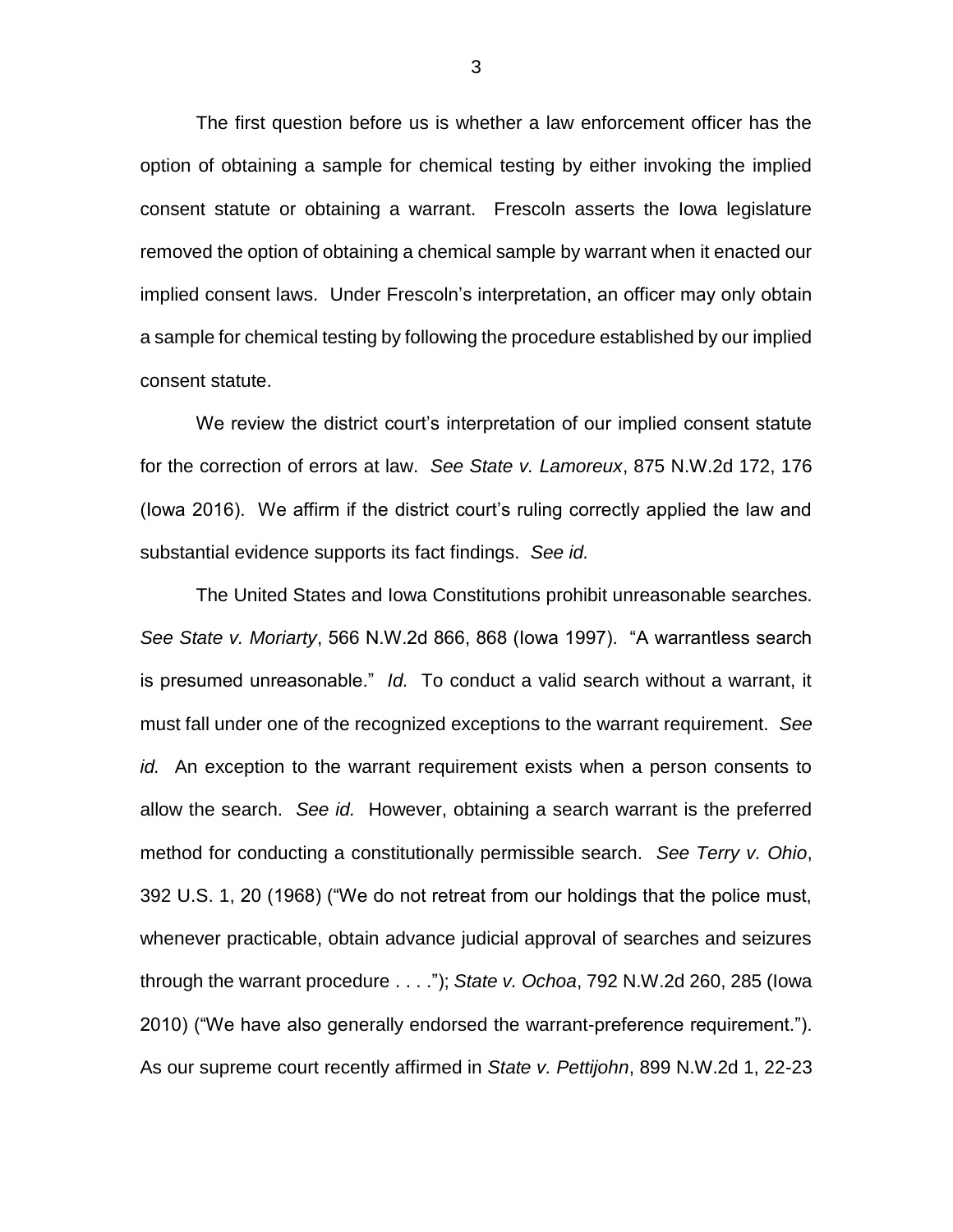(Iowa 2017), "Whenever practicable, the state should obtain a warrant prior to conducting a search."

Our legislature enacted Iowa's implied consent law "to protect public safety and eliminate intoxicated driving from Iowa roads." *State v. McIver*, 858 N.W.2d 699, 704 (Iowa 2015). Under the law, Iowa drivers have impliedly consented to chemical testing when there are "reasonable grounds to believe that the person has been operating a motor vehicle in violation of section 321J.2 or 321J.2A." Iowa Code § 321J.6(2); *accord McIver*, 858 N.W.2d at 705. The implied consent law provides an incentive for drivers to consent to chemical testing by subjecting those who refuse to voluntarily provide a sample for testing to license revocation. *See McIver*, 858 N.W.2d at 704-05.It does not, however, require a driver to submit to chemical testing. *See id.* at 704. Consent to chemical testing obtained under the implied consent statute falls under the voluntary consent exception to the warrant requirement. *See State v. Stanford*, 474 N.W.2d 573, 575 (Iowa 1991) (finding Stanford voluntarily consented to chemical testing after reading implied consent advisory); *see also State v. Palmer*, 554 N.W.2d 859, 861 (Iowa 1996); *cf. Pettijohn*, 899 N.W.2d at 29 (analyzing whether, under the totality of the circumstances, the defendant consented to submit to chemical testing pursuant to Iowa Code chapter 462A—Iowa's implied consent statute for boating—after holding the chapter does not automatically permit warrantless searches consistent with the Iowa Constitution).Therefore, it is imperative that the decision to provide a sample for chemical testing be reasoned and informed. *See State v. Overbay*, 810 N.W.2d 871, 876 (Iowa 2012).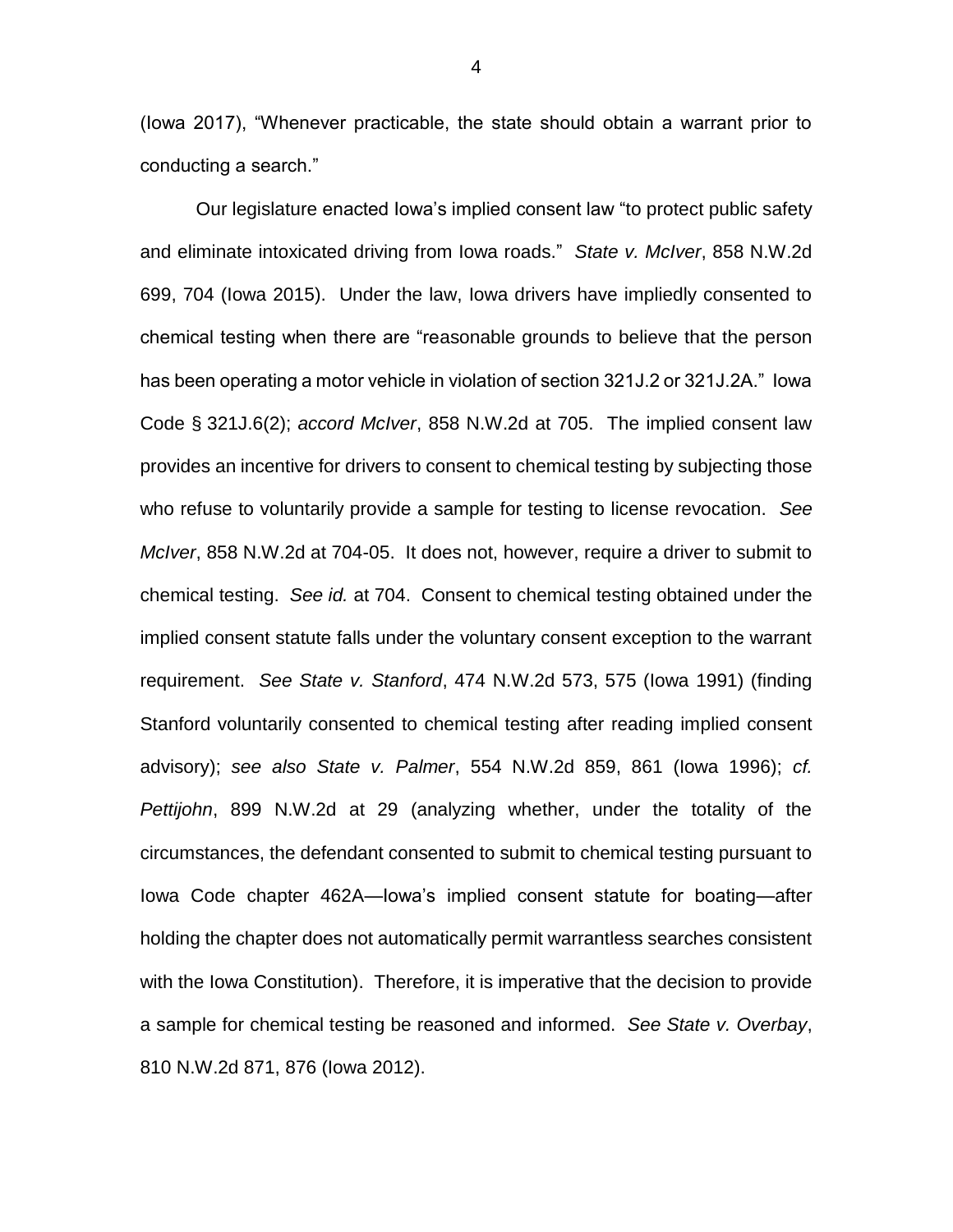In *State v. Higgins*, 294 N.W.2d 686, 687-88 (Iowa 1980), the supreme court held that if a driver refuses a chemical test after being offered one under the implied consent law, the officer cannot then go "outside the statute" to obtain a warrant for chemical testing. It is undisputed that Frescoln was never presented with an opportunity, through the invocation of implied consent or otherwise, to consent or refuse evidentiary chemical testing. The *Higgins* decision is distinguishable because here, Officer Cusack never invoked the implied consent procedures and Frescoln never refused a chemical test.

Frescoln argues the procedures outlined in chapter 321J are the only means by which law enforcement may obtain chemical testing of an OWI suspect. He attempts to construe the statute in a manner making it the exclusive means by which law enforcement can obtain chemical testing of persons suspected of OWI. However, nothing in the statute expressly requires this finding. "We do not read a requirement into a statutory scheme when none exists because '[i]t is not our province to write such a requirement into the [implied consent] statute.'" *State v. Fischer*, 785 N.W.2d 697, 705-06 (Iowa 2010) (alteration in original) (quoting *Gottschalk v. Sueppel*, 140 N.W.2d 866, 872 (Iowa 1966)).

The explicit language of chapter 321J and our supreme court's prior decisions indicate the implied consent statute is not the exclusive means by which law enforcement may obtain chemical testing. The final provision of the chapter states:

This chapter does not limit the introduction of any competent evidence bearing on the question of whether a person was under the influence of an alcoholic beverage or a controlled substance or other drug, including the results of chemical tests of specimens of blood,

5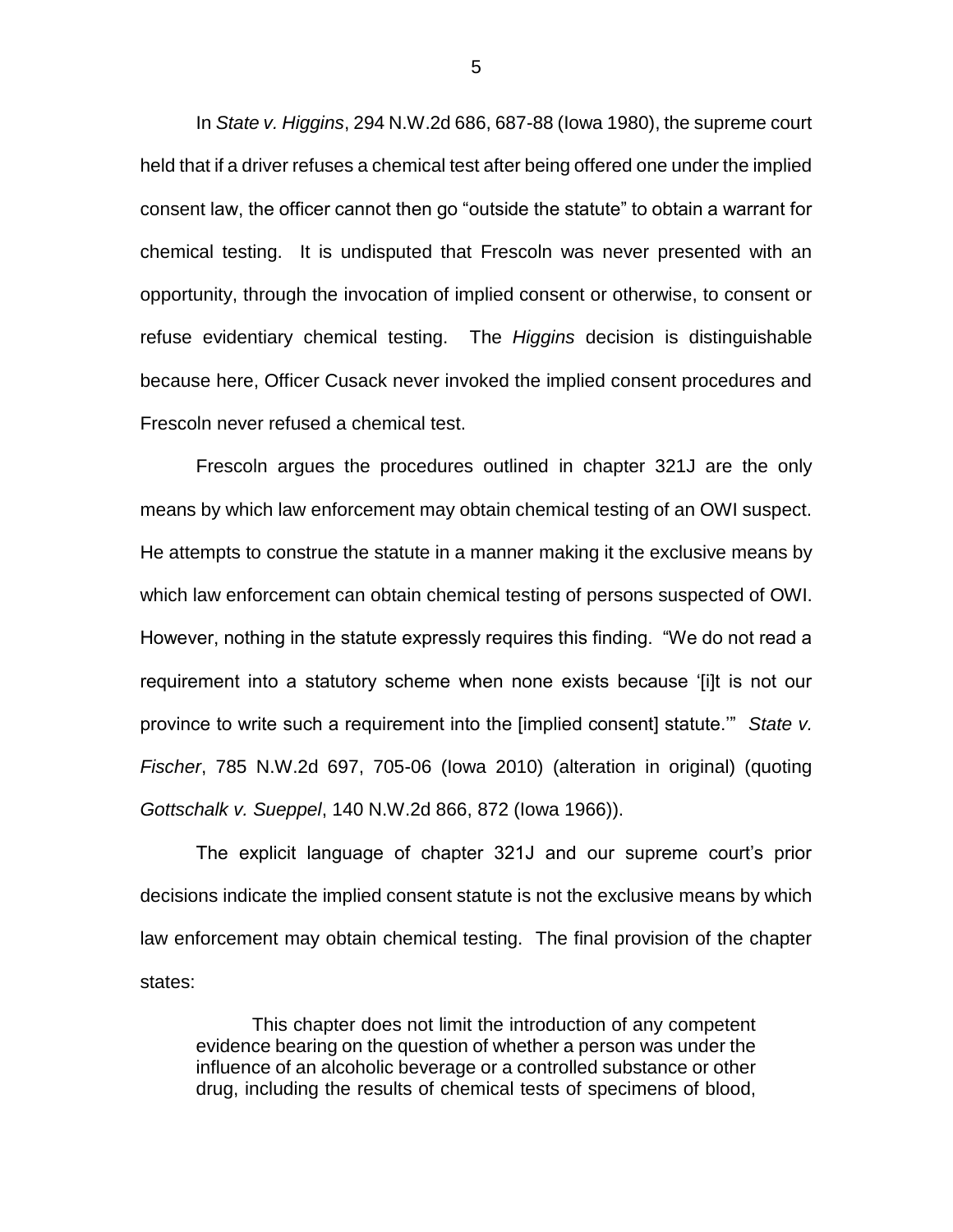breath, or urine obtained more than two hours after the person was operating a motor vehicle.

Iowa Code § 321J.18. Our supreme court has said this provision "expresses our legislature's intent that the chapter 'not . . . be construed as limiting the introduction of competent evidence bearing on whether an accused was intoxicated.'" *State v. Demaray*, 704 N.W.2d 60, 64 (Iowa 2005) (quoting *State v. Charlson*, 154 N.W.2d 829, 833 (Iowa 1967)). In *Demaray*, a defendant consented to release his medical records—including the results of a chemical test performed by the hospital for purposes of treatment—to a law enforcement officer. *See id.* at 61. Although the chemical test was not obtained according to the procedures set forth in chapter 321J, the supreme court held the results were not subject to suppression because the chapter is not the exclusive means by which the State can obtain chemical testing evidence from a defendant:

[T]here is no reason to limit the scope of a medical records release by a defendant because the State *could have* invoked implied consent procedures. Such rationale is contrary to the legislative intent expressed in section 321J.18 for the implied consent statute not to limit other competent evidence of intoxication, including evidence of other tests.

*Id.* at 66 (emphasis added).

Our supreme court has also held that the procedure for obtaining a search warrant set forth in section 321J.10 "does not limit the State's authority to obtain a search warrant under the general search warrant provisions of Iowa Code chapter 808." *See State v. Oakley*, 469 N.W.2d 681, 682 (Iowa 1991). In *Oakley*, the defendant refused to submit to chemical testing for law enforcement but authorized a blood withdrawal for the purpose of independent testing. *Id*. The sample was retained by law enforcement but was not analyzed until three months after the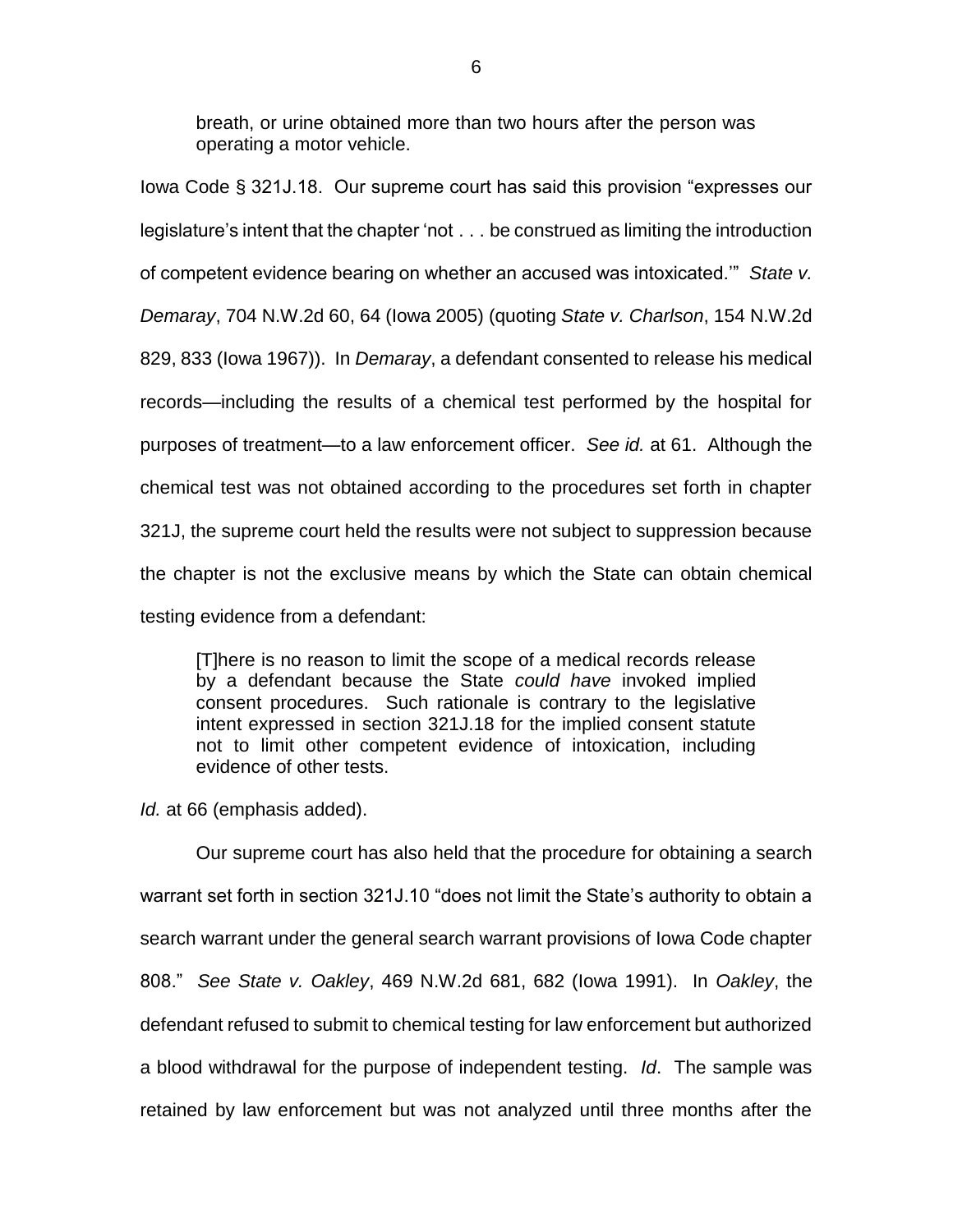defendant's arrest, when the county attorney obtained a search warrant to seize the sample and have it tested. *See id.* Oakley sought to suppress the test results because the State "made no attempt to comply with the procedures and time limits of section 321J.10." *See id.* In rejecting this argument, the supreme court noted that "section 321J.10(2) expressly provides that search warrants may be obtained either under the limited circumstances of section 321J.10(3) or in accordance with chapter 808," concluding, "The legislature obviously did not intend for chapter 321J to preempt chapter 808." *Id.* at 683. Following *Oakley*, the court has also held the results of a chemical test conducted on a sample drawn by hospital personnel for the purpose of diagnostic treatment and obtained by law enforcement one month later pursuant to a search warrant were admissible. *See State v. Rains*, 574 N.W.2d 904, 913-14 (Iowa 1998), *overruled on other grounds by State v. Williams*, 895 N.W.2d 856 (Iowa 2017).

In accordance with the above, we find the State's ability to obtain chemical testing is not limited to the provisions of chapter 321J so long as the procedure utilized conforms to constitutional requirements. Adhering to the warrant requirement is the best means upon which to conform to the constitutional protections from unreasonable searches and seizures. Because Officer Cusack obtained a valid warrant for chemical testing, the results of Frescoln's chemical testing are admissible.<sup>1</sup>

 $\overline{a}$ 

7

<sup>1</sup> Frescoln alleges that the equal protection clause of the Iowa Constitution compels a finding that the implied consent procedure applies to all individuals investigated for OWI. Although Frescoln argued at the suppression hearing that the implied consent law must apply to every individual in order to prevent indiscriminate chemical testing, the district court did not specifically address any equal protection argument in denying the motion to suppress. Accordingly, the issue is not preserved for appeal. *See State v. Mitchell*, 757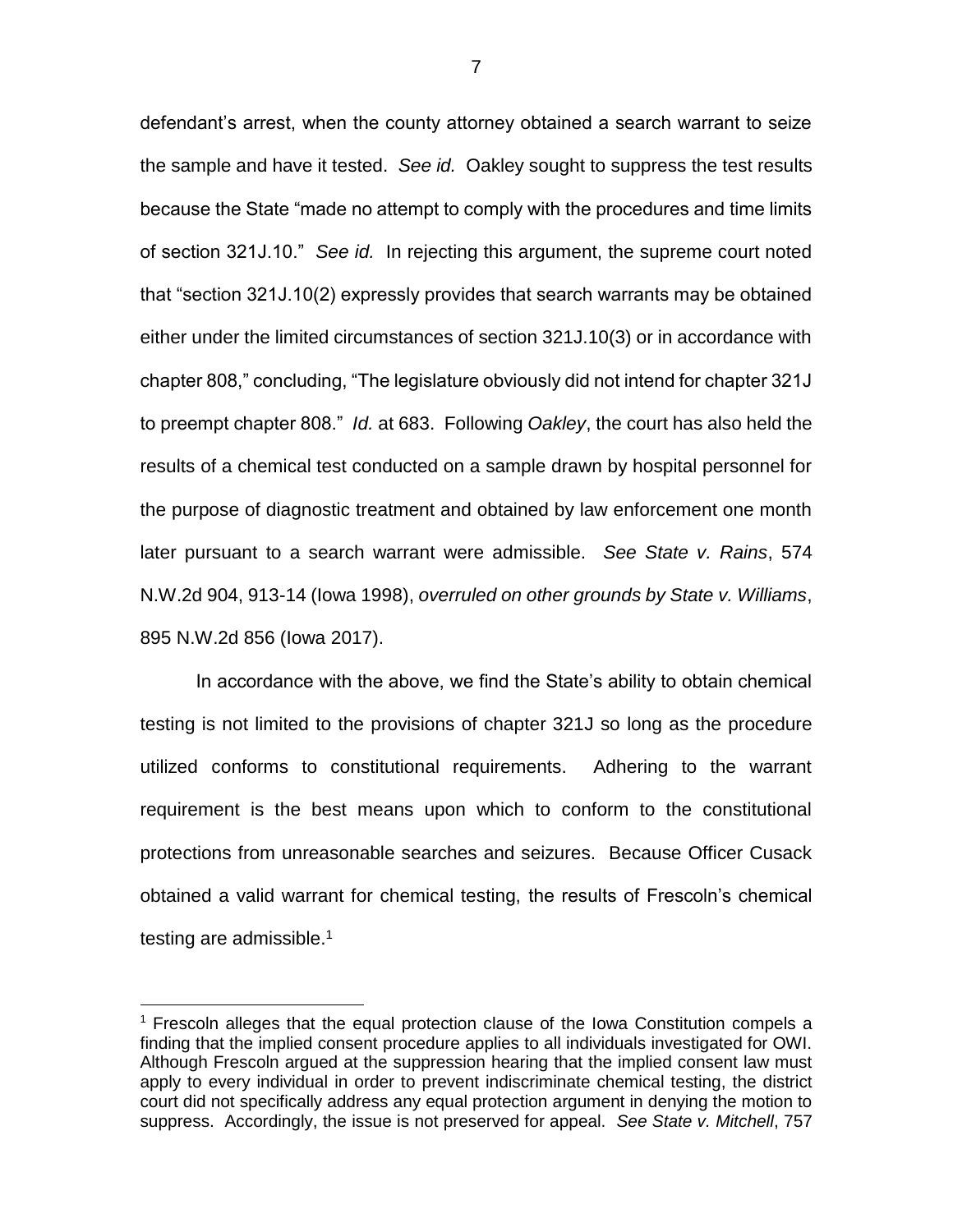#### **III. The Search Warrant.**

Frescoln next argues the district court erred in denying his motion to suppress because law enforcement exceeded the scope of the search warrant by testing the blood sample obtained. He argues that although the warrant allowed Officer Cusack to obtain a sample of his blood, it never authorized the officer to perform chemical testing on that specimen.

We review the constitutionality of a search de novo. *See State v. White*, 887 N.W.2d 172, 175 (Iowa 2016). De novo review requires an independent evaluation of the record. *See id.* Although we defer to the district court's fact findings, we are not bound by them. *See id.*

A general search warrant is unconstitutional. *State v. Thomas*, 540 N.W.2d 658, 662 (Iowa 1995) (citations omitted). Instead, a warrant "must describe with particularity the items to be seized." *State v. Hall*, 235 N.W.2d 702, 717 (Iowa 1975). But the requirements are practical, not abstract, and "[e]laborate specificity is not required." *See State v. Bakker*, 262 N.W.2d 538, 545 (Iowa 1978). "A description which points out or identifies the place to be searched with such reasonable certainty as will obviate any mistake in locating it is all the Constitution or statute requires." *State v. Moore*, 101 N.W. 732, 733 (Iowa 1904). We construe the language of the warrant "in a commonsense manner, resolving doubtful cases in favor of their validity." *State v. Angel*, 893 N.W.2d 904, 911 (Iowa 2017) (quoting *State v. Sykes*, 412 N.W.2d 578, 581 (Iowa 1987)). In other words, there is no requirement that a "hypertechnical, perfectly accurate description must be

 $\overline{a}$ 

N.W.2d 431, 435 (Iowa 2008) (holding an issue not ruled on by the district court is not preserved for appeal).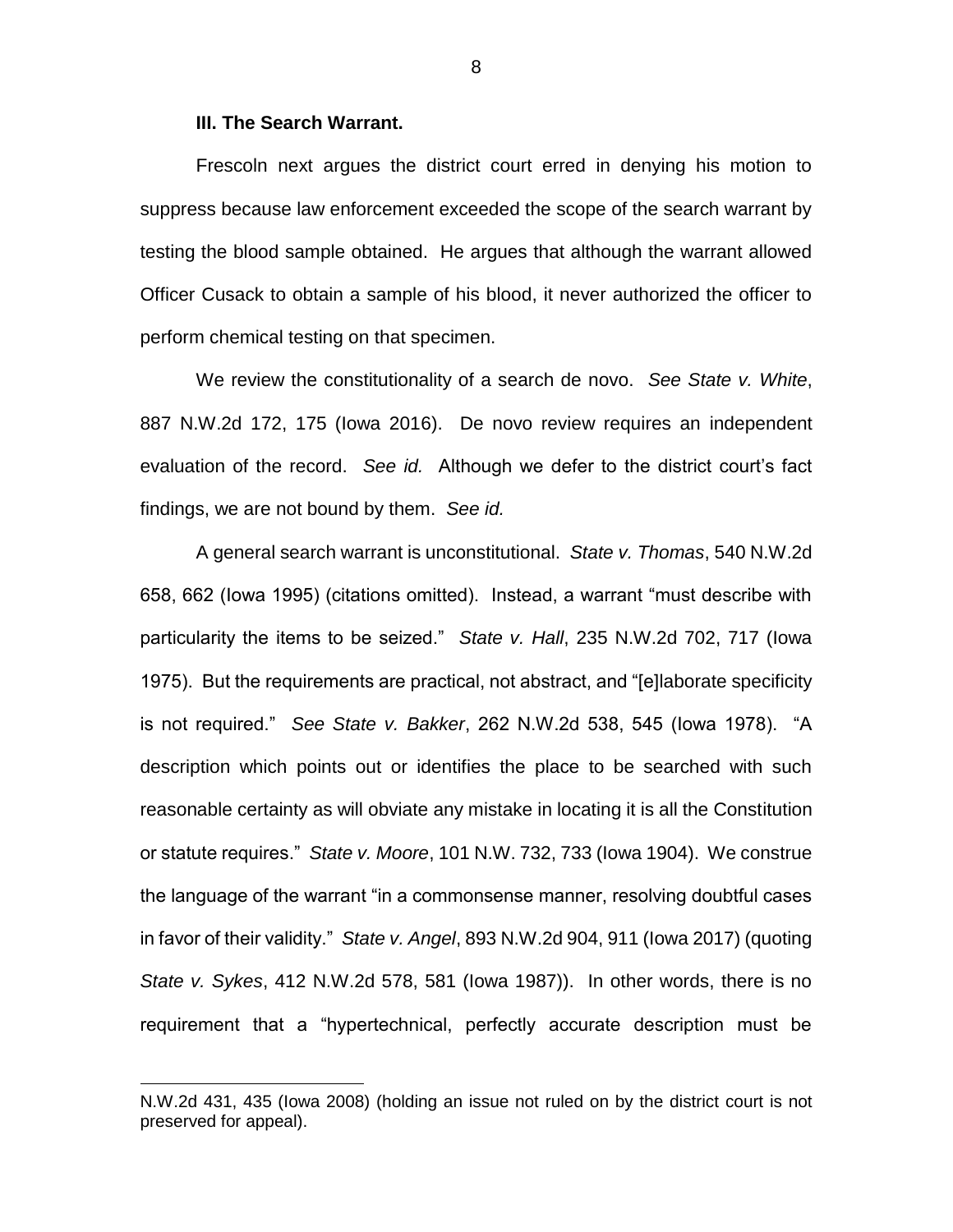provided," but rather the description in the warrant need only be "sufficiently definite to enable the searcher to identify the persons, places or things the magistrate has previously determined should be searched or seized." *Thomas*, 540 N.W.2d at 662 (citations omitted).

The warrant issued states: "You are hereby commanded to take a specimen of said person and to take such specimens into custody, and to bring a list of seized specimens before me at my office." The warrant further describes the "specimen" as "[a] blood, urine, and/or breath specimen from [Frescoln]." The warrant then states that the specimen was sought because "[o]fficers have probable cause to believe that a traffic violation under Iowa Code § 321J.2 has occurred and the specimen[] sought []is relevant to a criminal investigation into a violation of Iowa Code § 321J.2."

In denying Frescoln's motion to suppress, the district court found "the testing of the blood sample in this case did not exceed the scope of the warrant." We agree. Although the warrant does not explicitly state that the blood sample would be subject to chemical testing, the stated reason for obtaining the blood sample was its relevance to an OWI investigation. The best practice is to state the purpose for requesting the sample on the warrant. However, a commonsense reading of the warrant implies the blood sample would be subjected to chemical testing. *See State v. Martines*, 355 P.3d 1111, 1116 (Wash. 2015) (holding a warrant authorizing extraction of a blood sample to obtain evidence the defendant was driving while under the influence necessarily authorizes testing of that sample for evidence of the suspected crime).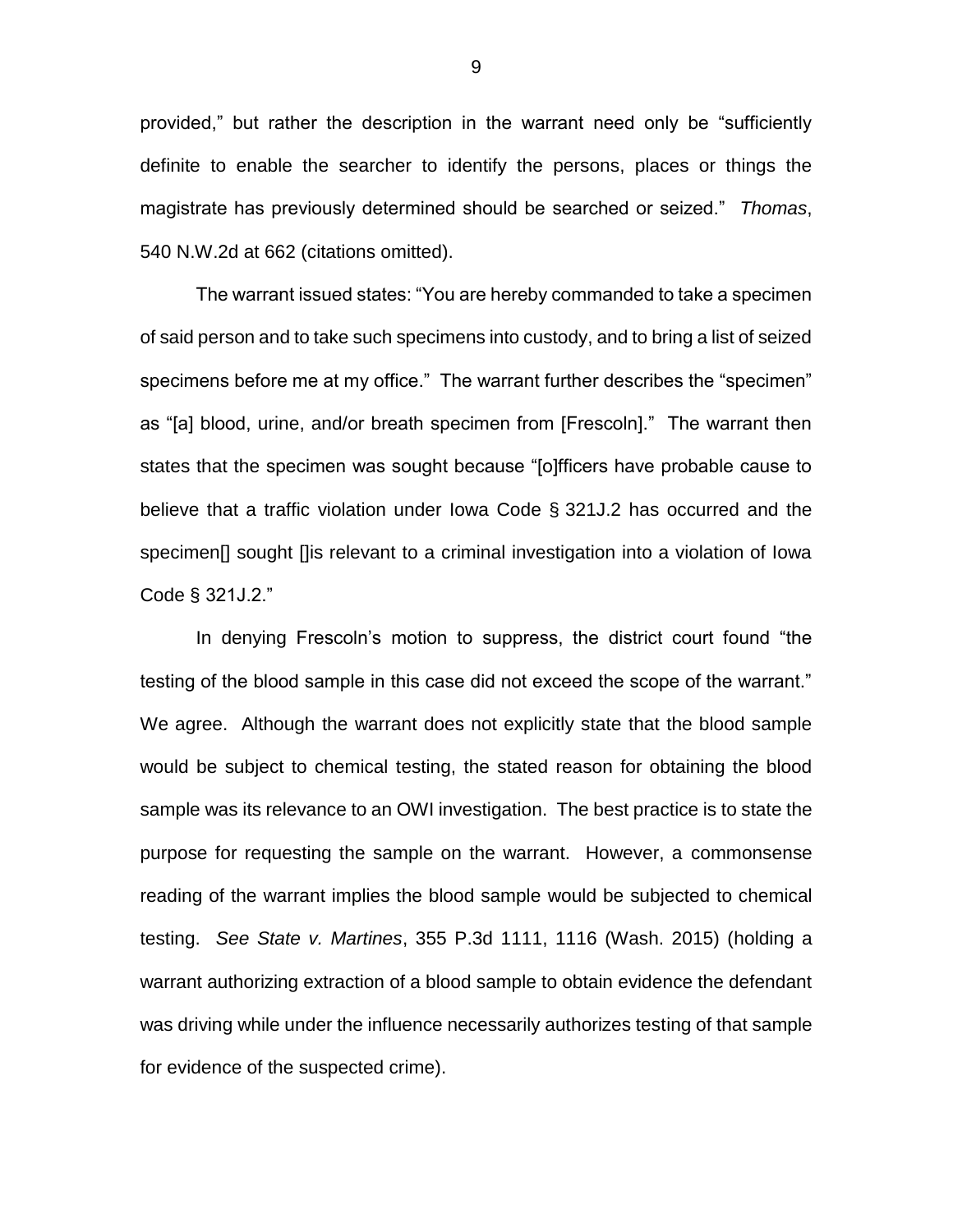Furthermore, though the issue has not been decided in Iowa, we note that other courts have held that a defendant loses a privacy expectation in blood after its lawful removal from the body, and therefore, any testing of that blood does not violate the constitutional protections from unreasonable searches and seizures. *See United States v. Snyder*, 852 F.2d 471, 473-74 (9th Cir. 1988) (holding that "so long as blood is extracted incident to a valid arrest based on probable cause to believe that the suspect was driving under the influence of alcohol, the subsequent performance of a blood-alcohol test has no independent significance for fourth amendment purposes, regardless of how promptly the test is conducted"); *State v. Fawcett*, 877 N.W.2d 555, 561 (Minn. Ct. App. 2016) ("Once a blood sample has been lawfully removed from a person's body, a person loses an expectation of privacy in the blood sample, and a subsequent chemical analysis of the blood sample is, therefore, not a distinct Fourth Amendment event."); *People v. King*, 663 N.Y.S.2d 610, 614 (N.Y. App. Div. 1997) ("It is also clear that once a person's blood sample has been obtained lawfully, he can no longer assert either privacy claims or unreasonable search and seizure arguments with respect to the use of that sample. Privacy concerns are no longer relevant once the sample has already lawfully been removed from the body, and the scientific analysis of a sample does not involve any further search and seizure of a defendant's person."); *see also* Andrei Nedelcu, *Blood and Privacy: Towards A "Testing-As-Search" Paradigm Under the Fourth Amendment*, 39 Seattle U. L. Rev. 195, 201 (Fall 2015) ("[N]ational search and seizure jurisprudence is largely in agreement: No express judicial authorization is needed to analyze a suspect's blood (or any other biological sample) once it has already been lawfully procured."). Because the